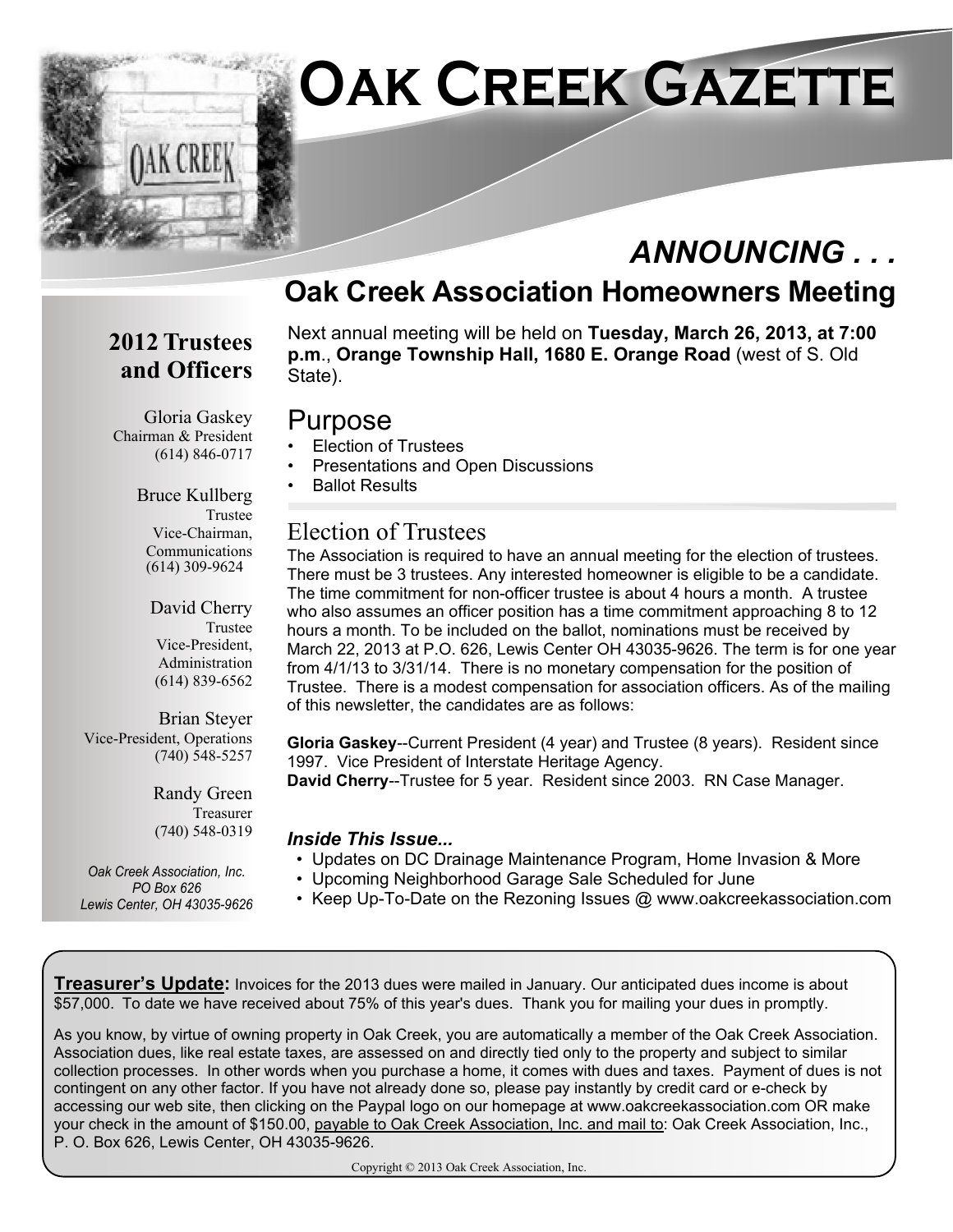## **Neighborhood Garage Sale!**

Start collecting all your stuff! It time again for our Annual Neighborhood Garage Sale. It will be held this year on Friday & Saturday, **June 14th and 15th** from 9am - 4pm each day. Cost is only \$3.00 per home.



The participation fee is used for advertising in signs, newspapers and other media. The garage sale is sponsored by your Oak Creek Association. Please send cash or check payable to Oak Creek Association to: Oak Creek Association, PO Box 626, Lewis Center, OH 43035.

#### **Update on Home Invasion on Sedona Dr**

On Feb 8th, at approximately 7am, an Oak Creek home was invaded by a man and women. The homeowner was severely beaten and taken to the hospital. Property was also stolen. The guilty party was apprehended the following day. Let's help to keep our neighborhood safe by reporting unusual or illegal activities.

#### *Delaware County Drainage Maintenance Program Petition Update*

The last meeting before the Board of County Commissioners of Delaware County was held on Monday, December 17, 2012. The county will now inspection all drainage pipes in our subdivision this summer. This is to evaluate our current system, plus determine of there are any immediate repairs that will be need to be addressed. All homeowners in Oak Creek will be see an assessment of \$87.96 per year (billed  $\frac{1}{2}$  year at \$43.98) on their property taxes. Once the county has reached approximately \$100,000.00 in reserves for our subdivision, residents will no longer be invoiced until that time the reserve has been used. For more information, contact Delaware County or visit http://www.delawareswcd.org.

**Want to Help Your Neighborhood?** … Your Association has 2 positions open! If you would like to get involved with helping your neighborhood, please volunteer as a **Trustee** or **Secretary** for your association. Please let us know asap so we can include you on the ballot for this month's meeting. Thank you!

**New Email Service** … If you haven't received any of our email blasts, be sure to sign up on our web site. Click on 'Join Our Email List' on our website's homepage and keep informed!

#### **Deed Restriction Violations Continue to be an Issue in our Neighborhood**

As reported in our last newsletter, we had seen an increase in Deed Restriction violations. Your association has filed several law suits against violators who ignored our requests, and as a result of our filings, we've been able to resolve the problems. Since most of us take pride in our homes, neighborhood, and community, we want to keep our homes and yards and homes appealing to our neighbors – not an eyesore and distraction. As outlined on this page and page 3, violations are addressed, and if not resolved in a timely manner, action is taken! If you have any questions or concerns, please be sure to attend our annual meetings, or see additional information on our web site.

#### **Township Violations:**

- ß **Trash Collection:** Please let your new neighbors know that Orange Township requires we use Rumpke to collect refuse. Every resident must contact Rumpke like they do AEP, etc., to contract with them. There is a fee for trashpick up. The township will allow a resident to opt out only if they can prove they have a **legal** way of disposing of trash. Example, a resident owns a business and pays for a dumpster and collection, and takes their trash to work. They have to supply receipts and contracts, etc. If a resident puts his trash in another's yard for pickup or puts trash in someone else's receptacle, CALL RUMPKE at 1-800-828-8171 and ask for JACK. Rumpke has to initiate the complaint to Orange Township for the Township to take action.
- ß **Multiple Families:** We are single-family dwelling community. This does not mean that our children or parents don't live with us. But it does mean that several families cannot reside in a house that is not built to accommodate them. If you have a concern, **write** the Zoning Department, Orange Township, 1680 E. Orange Road, Lewis Center, OH 43035.\*
- Parking: If residents are parking in areas marked as "no parking this side of street." Please contact the Sheriff. If residents are parking in their driveways so as to block the pavement, again, contact the Sheriff.
- ß **Business out of the Home:** If a resident is conducting a business out of their home and create problems to surrounding residents, although it is a deed violation, it is also a Township violation. Notify us, but also **write** Zoning Department, Orange Township, 1680 E. Orange Road, Lewis Center, OH 43035. \*

\*The Township has an attorney, Mike McCarthy. Using the Township's attorney limits our legal expenses and the Township has a "Bigger Hammer." However, we are not afraid to take legal action against a resident on behalf of the Association. On all issues, we want to be prudent with spending our funds. We try to write letters, call, and visit first. We will work with a resident so long as they work with us.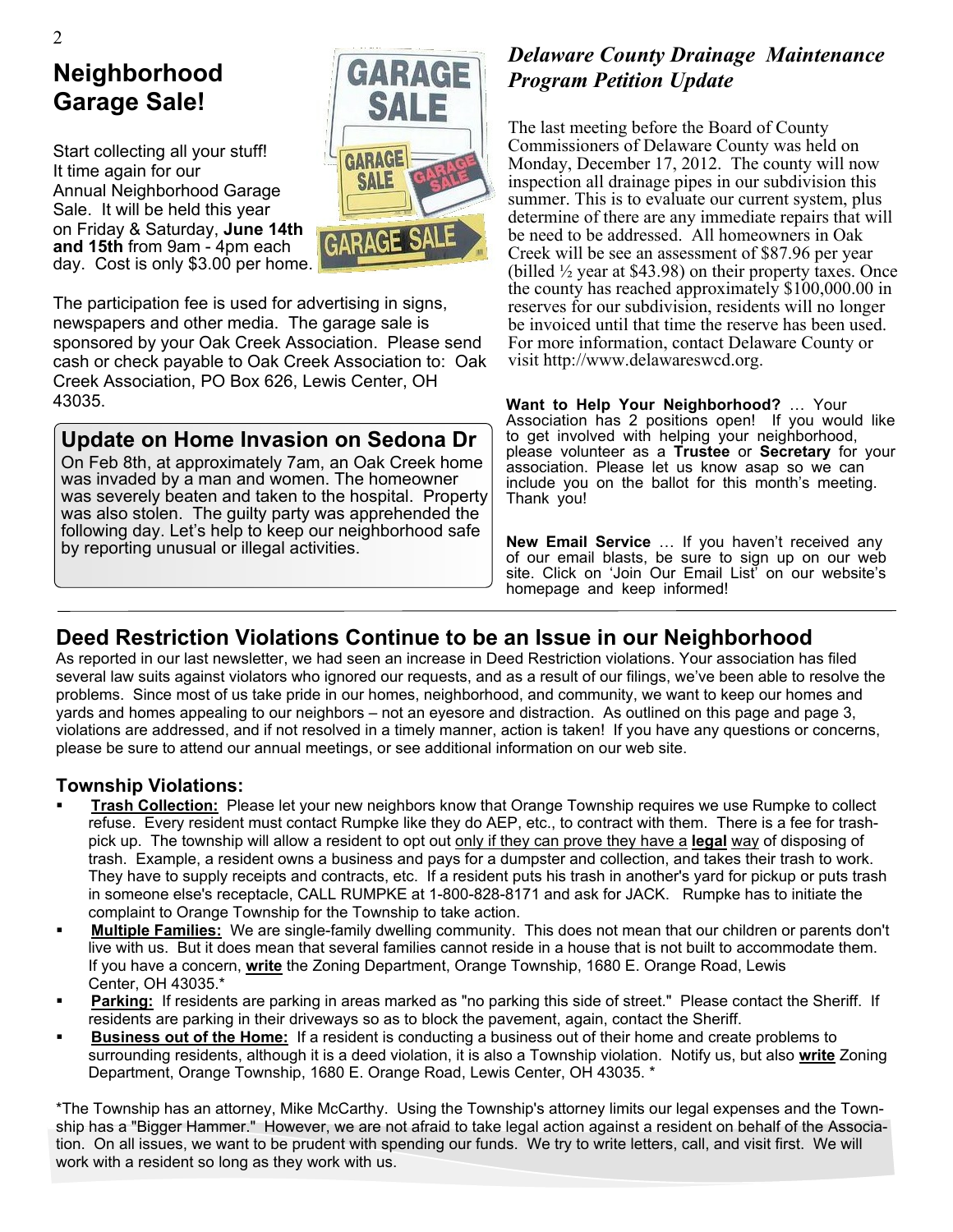## DEED RESTRICTIONS OVERVIEW

If you do not have a copy of your deed restrictions, you can access them from our web site at www.oakcreekassociation.com. It is very important to review the deed restrictions before building, planting, fencing, etc. In addition to the deed restrictions, Orange Township has additional restrictions that should be checked for your own

protection (call 740-548-5430 x 124). If you have any questions, the trustees will gladly address or assist with your concerns. We do require that any complaints regarding deed restrictions violations (1) provide the nature of the violation, (2) provide the property address, and (3) be put in writing and mailed or emailed to us. If you wish to receive a response from us, include your name, address, and phone number so we can contact you in a formal manner. Below are Do's and Don'ts:

#### **QUICK GUIDE TO WHAT WE MUST DO AND WHAT WE CANNOT DO**

- Cut your grass and clean up clippings afterwards.
- Treat your lawn for feeds (crabgrass, dandelions, clover, etc.).
- Maintain planting beds. No beds overgrown with weeds and no planting allowed to grow out of control.
- Cannot have campers, trailers, boats, RV, or commercial vehicles in the driveway or on the street more than 24 hours in a month.
- No undrivable vehicle can be in front of premises for more than 7 days.
- No outdoor clothes drying.
- No trash receptable in view of public from street or abutting properties. Trash is not to be put out prior to the evening before - this would be Thursday (except holidays, then Friday), and after 6:00 p.m. For pick up next day. Trash is NOT to be put on the side walks. It is also recommended that if a storm or high winds are pending, do not put trash out until the storm passes, keeping your trash from blowing all over the neighborhood. Promptly remove empty trash receptacles from sight along with any remaining items.
- No street trees. Trees cannot be planted between the sidewalk and the street.
- No sheds or storage structures.
- Fencing must meet your specified deed restriction.
- No trade, business or commercial activity shall be conducted on any lot, nor shall anything be done which may become an annoyance or nuisance to any of the owners of any lot in the subdivision.
- No painting, repairs, or structures, etc., are allowed which may be viewed as an eyesore to any of the owners of any lot in the subdivision. (This is the reason the builders had restrictions on all buyers as to the colors they were allowed to choose for siding, shutters, doors and roofs.

Please access our website @ www.oakcreekassociation.com for a complete overview of your deed restrictions.

#### **Resources**

• Ohio's Foreclosure Prevention Effort - Information on resources and assistance available to renters and homeowners facing foreclosure created by the State of Ohio. www.savethedream.ohio.gov

• Senior Citizens Inc. of Delaware County - To provide motivating activities to help active older adults remain a vital part of Delaware County through education, recreation, socialization, exercise, and wellness. www.delawareseniorcenter.org • Wondering what outdoor activities are scheduled for parks in Delaware County this fall and winter? How do you report a pot hole? Where do you file permits or licenses? For this and more, access www.delawareohio.net.

**Our Association Web Site** *-* Keeping in touch with your **Oak Creek Homeowners' Association** and up-to-date on neighborhood happenings just a click away on your computer. Access new features such as local news, current real estate listing and statistics for our neighborhood, previous newsletters and minutes from meetings, legal documents, file a complaint, plus much more! Many of the Internet links found in this newsletter are available on our web site. All this and more is available 24 hours a day, 7 days a week at www.oakcreekassociation.com.